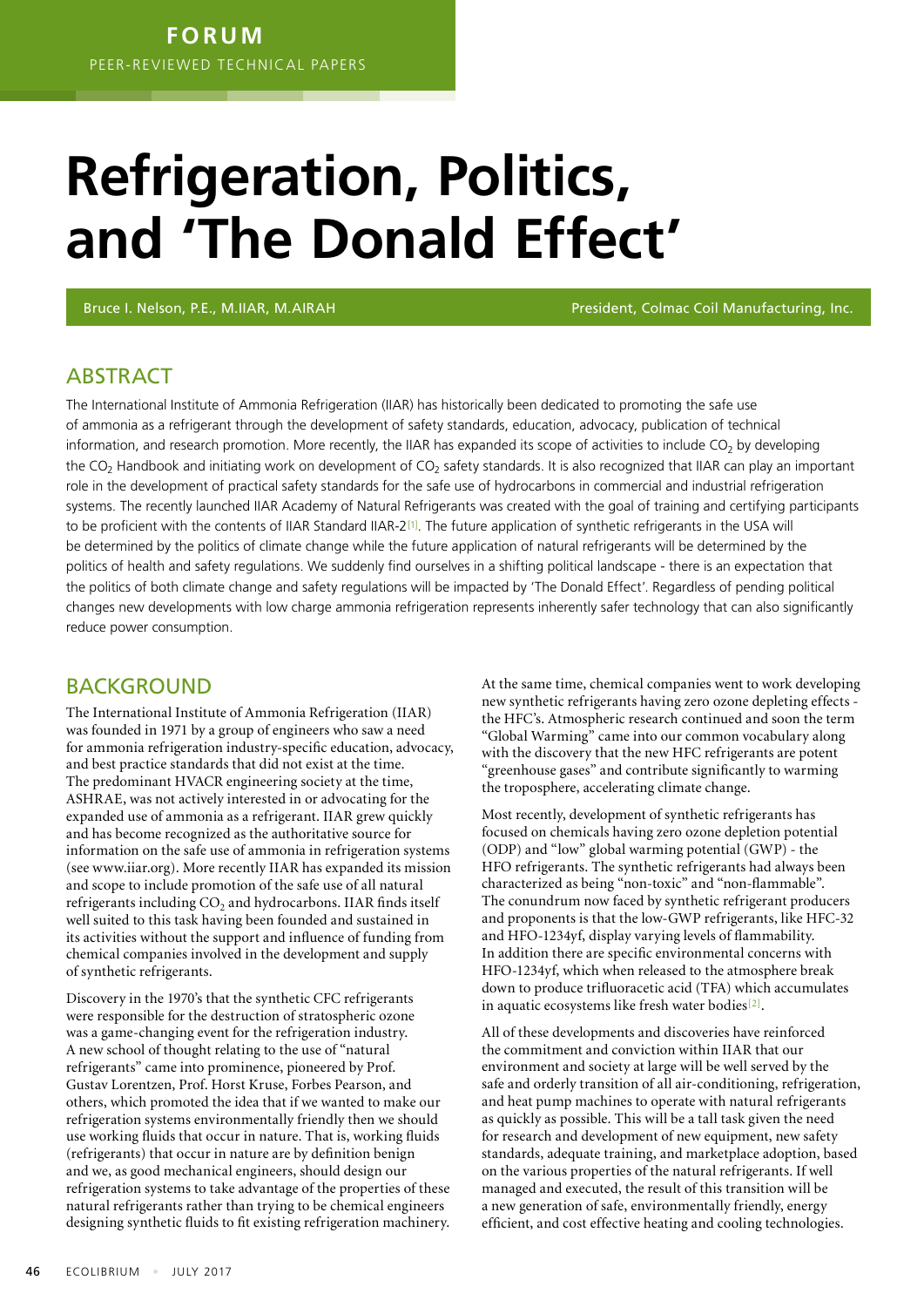## THE POLITICS OF CLIMATE CHANGE

In 1974 the researchers Molina and Rowland published a laboratory study demonstrating the ability of CFC's to catalytically break down Ozone in the presence of high frequency UV light. Further studies estimated that the ozone layer would be depleted by CFC's by about 7 per cent within 60 years and based on such studies the US banned CFC's in aerosol sprays in 1978. In 1984 British Antarctic Survey scientists Farman, Gardiner, and Shanklin, discovered a recurring springtime Antarctic ozone hole. In the 1980's the first measurements of this loss were actually documented and in 1984, when the British first reported their findings, October ozone levels were about 35 per cent lower than the average for the 1960s. The U.S. satellite Nimbus-7 confirmed these results, and the term Antarctic ozone hole entered our popular language.

Ultimately this research led to the Montreal Protocol on Substances that Deplete the Ozone Layer, an international agreement to phase out the production of numerous substances that are believed to be responsible for ozone depletion. The Montreal Protocol was agreed to in September 1987, and entered into force on January 1, 1989. All of these events triggered intense research activity throughout the 1980's to find alternate refrigerants with lower Ozone Depletion Potential (ODP) and resulted in the development of various HCFC and HFC type refrigerants.

The Clean Air Act (CAA) of 1970 was amended in 1990 to include Title VI – "Stratospheric Ozone Protection" which began putting into law regulations requiring the phase-out of the ozone depleting substances identified by the Montreal Protocol .The enforcing body for these regulations is the Environmental Protection Agency (EPA). Section 608 of Title VI of the CAA establishes the National Recycling and Emission Reduction Program. The purpose of this program is to:

#### Table 1: EPA Fines under CAA Sec. 608

- Prohibit the release of CFCs, HCFCs, their blends, and substitute refrigerants during service, maintenance and repairs, and at end of life.
- Reduce the use and emission of CFCs and HCFCs.
- Maximise the recapture and recycling of CFCs and HCFCs.
- Ensure the safe disposal of CFCs, HCFCs, and their blends.

Section 608 prohibits individuals from intentionally venting ODS refrigerants (including CFCs and HCFCs) and their substitutes (such as HFCs), while maintaining, servicing, repairing, or disposing of air conditioning or refrigeration equipment. EPA is responsible for enforcement and may perform random inspections, respond to tips, and pursue potential cases against violators of the Section 608 regulations. EPA is authorized to assess fines of up to \$37,500 per day for any violation of these regulations.

Section 608 includes a number of requirements for users of regulated ozone depleting substances - and now greenhouse gases including HFC's. Regulatory requirements cover:

- Technician Certification
- Refrigerant Recovery and Recycling Equipment
- Refrigerant Leaks
- Refrigerant Sales Restrictions
- Major Recordkeeping Requirements
- Safe Disposal Requirements
- **Reclamation**
- Service Practice Requirements

Enforcement by the EPA has been very aggressive since 2010 with a number of large fines issued to various companies, individuals, and even government entities. A few examples include [3]:

| Year | <b>Entity Fined</b>                    | <b>Penalty</b> | <b>Comments</b>                                                                                                                      |
|------|----------------------------------------|----------------|--------------------------------------------------------------------------------------------------------------------------------------|
| 2010 | City of Tacoma, WA                     | \$525,000      | Releasing CFCs from appliance disposal service.                                                                                      |
| 2011 | Seafood processor, OR                  | \$27,000       | Failing to keep proper records for HCFC equipment.                                                                                   |
| 2011 | Food manufacturer, MA                  | \$108,320      | Failing to repair leaks, conduct follow up tests, and keep service<br>records for R-22 equipment.                                    |
| 2012 | Two Seattle-based<br>seafood companies | \$700,000      | Required to improve shipboard refrigeration systems at cost<br>of \$9 million related to improper release and illegal import of ODS. |
| 2013 | Safeway Corp.                          | \$600,000      | Required to implement \$4.1 million plan to reduce ODS emissions<br>at its 659 grocery stores.                                       |
| 2014 | Costco Wholesale Corp.                 | \$334,000      | Fix leaks and make repairs at 274 stores totaling \$2 million.<br>Failure to keep service records also cited.                        |
| 2015 | E.I. DuPont                            | \$531,000      | Improper maintenance and repair of two large refrigeration units.                                                                    |
| 2015 | U.S. Navy                              | \$83,900       | Not performing leak rate calculations when servicing AC units<br>at Norfolk Naval Station.                                           |
| 2016 | Trader Joe's Company                   | \$500,000      | Also agreed to spend \$2 million to reduce leaks and improve<br>compliance at 453 grocery stores.                                    |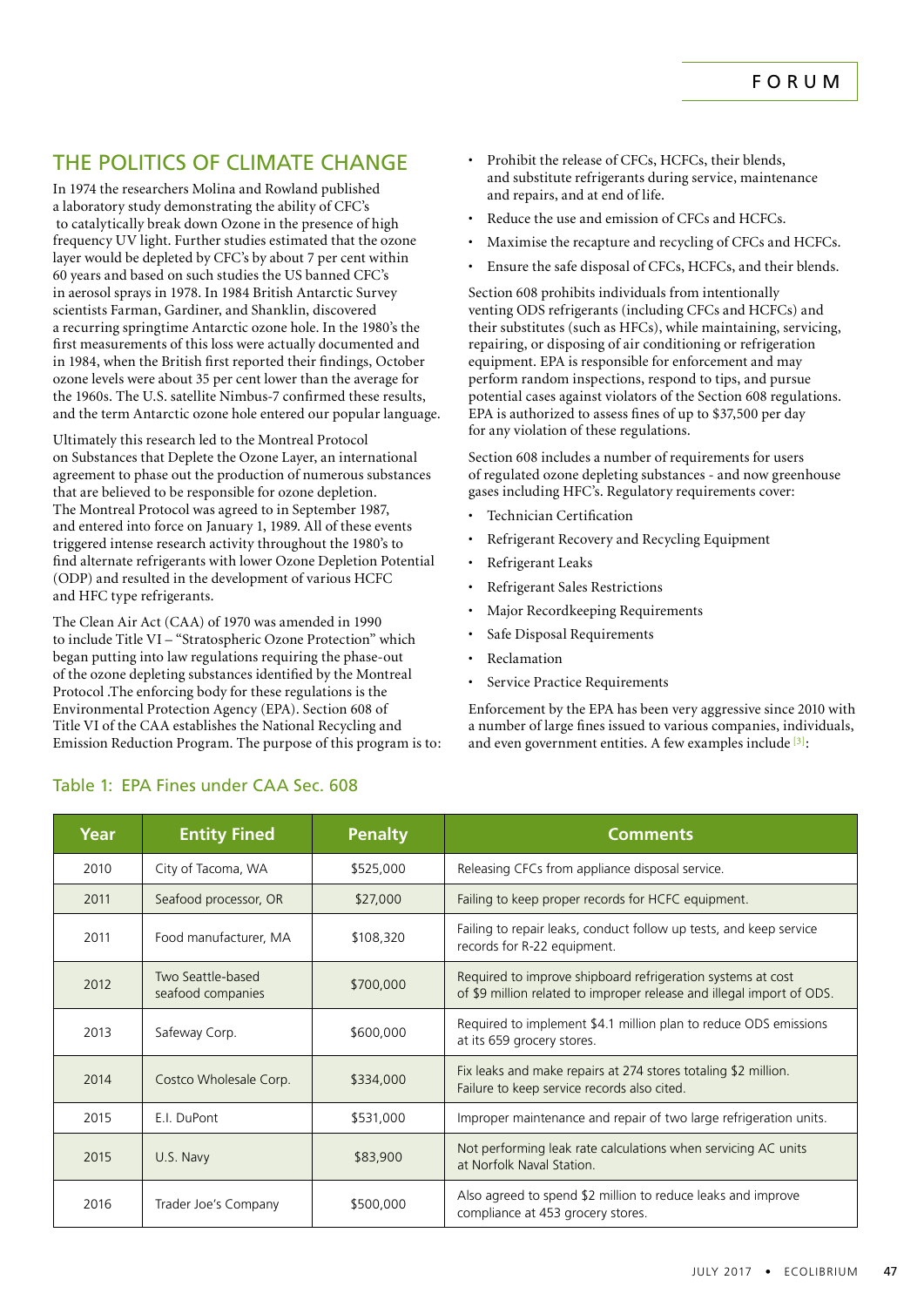#### FORUM

Under Section 612 of the Clean Air Act, EPA's Significant New Alternatives Policy (SNAP) program reviews refrigerant substitutes within a comparative risk framework. The SNAP program periodically issues final rulings which define what are acceptable substances for use in various refrigeration and air conditioning applications as well as for use as blowing agents. The latest SNAP final ruling number  $21^{[4]}$  effectively adds the regulation of greenhouse gases to ozone depleting substances identified at the Montreal Protocol Conference of Parties (COP21) held in Paris in October 2015.

One year after the the Paris COP21 agreement the 197 Parties to the Montreal Protocol adopted the Kigali Amendment, agreeing to phase down production and consumption of Hydrofluorocarbons (HFCs) worldwide in response to their contribution to climate change.

SNAP Rule 21 passed on Dec 1, 2016 effectively enforces the COP21 and Kigali restrictions on emissions of most HFC and HFC blends by changing their status as refrigerants to "unacceptable" as early as 2021. Significant changes of concern to commercial and industrial refrigeration users include:

- Propane is listed as an acceptable alternative in new commercial ice machines, new water coolers, and new very low temperature refrigeration equipment as of 3 Jan 2017.
- A number of flammability Class 3 (HC and HC blends) refrigerants are listed as unacceptable for retrofit residential and light commercial AC and heat pumps— unitary split AC systems and heat pumps, as of 3 Jan 2017.
- Propylene (R-1270) and R443A are listed as unacceptable for new residential and light commercial AC and heat pumps, cold storage warehouses, centrifugal chillers, and positive displacement chillers, as of 3 Jan 2017.
- For new centrifugal and positive displacement chillers, many HFC refrigerants are listed as unacceptable as of 1 Jan 2024 including R-134a, R-245fa, R-404a, R-407c, R-410a, R-410b, and R-507a.
- In new cold storage warehouses, many HFC refrigerants are listed as unacceptable as of 1 Jan 2023 including R-404a, R-407a, R-407b, R-410a, R-410b, and R-507a.
- For new retail food refrigeration, many HFC refrigerants are listed as unacceptable as of 1 Jan 2021 including R-404a, R-407a, R-407b, R-407c, R-407f, R-410a, R-410b, and R-507a.

It is interesting to note the allowed expanded use of the hydrocarbon propane, but the more restricted use of the hydrocarbon propylene.

With the application of the Kigali Amendment to the CAA and SNAP, HFC refrigerants' days are now numbered. This leaves end users of refrigeration systems with a choice between the natural refrigerants which are cheap and energy efficient, but perhaps have toxicity and flammability characteristics to manage, and an increasingly complex set of synthetic HFC, HFO, and HFC/HFO blends which are as yet mostly unproven in equipment, very expensive, and less energy efficient in most cases<sup>[5]</sup>. Consequently, the natural refrigerants ammonia, carbon dioxide, and the hydrocarbons are increasingly being examined for all types of refrigeration applications. Note that ammonia in vapor compression equipment has had SNAP approval for use in cold storage warehouses since 1996 and carbon dioxide since 2009.

Momentum for the application and adoption of natural refrigerants in refrigeration systems is evident in a survey conducted by the Obama Administration published just after the signing of the Paris COP21 agreement in October 2015. The majority of both manufacturers and end users of refrigeration systems surveyed at that time indicated they were actively developing natural refrigerant solutions for their equipment and facilities. It was interesting to note that the chemical companies and large AC manufacturers in the survey were continuing to focus on development of "low-GWP" synthetic refrigerants and equipment.

While it is true that the recent election has put a Republican in the White House, it is highly unlikely that the United States would withdraw as a signatory to the Montreal Protocol. It is also expected that the Clean Air Act will remain in place with continued enforcement by the EPA. On the other hand, the current President has stated his intention to reduce the size of government - reduce funding to the EPA - and to reduce or remove regulatory burdens on business. It is therefore expected that "The Donald Effect" will allow current regulations to remain in place, but reduce the aggressive level of enforcement of Section 608 of the CAA by EPA. The current President has also stated his opposition to US participation in the Kigali Amendment. However, the author suspects that the President will focus, at least in the next two years, on fulfilling campaign promises relating directly to trade agreements, immigration policy, expanded infrastructure and military spending, and pro-business policies resulting in job creation.

## THE POLITICS OF PUBLIC SAFETY

The application of the natural refrigerants ammonia and hydrocarbons to commercial AC and refrigeration systems is effectively prohibited by current government regulations which limit refrigerant charge to extremely small amounts.  $CO<sub>2</sub>$  is being widely applied particularly in supermarkets, but poor energy efficiency and high first cost/complexity for transcritical systems is a factor limiting uptake of the technology. The current political landscape (safety standards and codes) still favors the synthetic refrigerants for commercial AC and refrigeration, however, there is growing recognition in the industry that more reasonable safety standards are needed to allow wider use of ammonia and hydrocarbons. One doesn't have to look far to see hydrocarbon-based appliances and machinery safely applied in our automobiles, gas-fired commercial heating equipment, gas water heaters, gas cooking ranges, and propane barbeque grills. Why not natural refrigerants (ammonia and hydrocarbons) in our commercial closed-circuit AC and refrigeration systems? Unfortunately, widespread application of hydrocarbons to commercial and industrial refrigeration systems will have to wait for politics and safety standards to catch up to common sense.

Ammonia continues to be the refrigerant of choice in industrial refrigeration systems. Ammonia is an excellent refrigerant with very high operating efficiency, however, when operating an ammonia refrigeration system in the United States there could be as many as three federal agencies who take an interest in what you are doing and how you are doing it. Depending on the size of your facility and the quantity of ammonia in the system, you may have to comply with regulations enforced by EPA, Occupational Safety and Health Administration (OSHA), and Department of Homeland Security (DHS).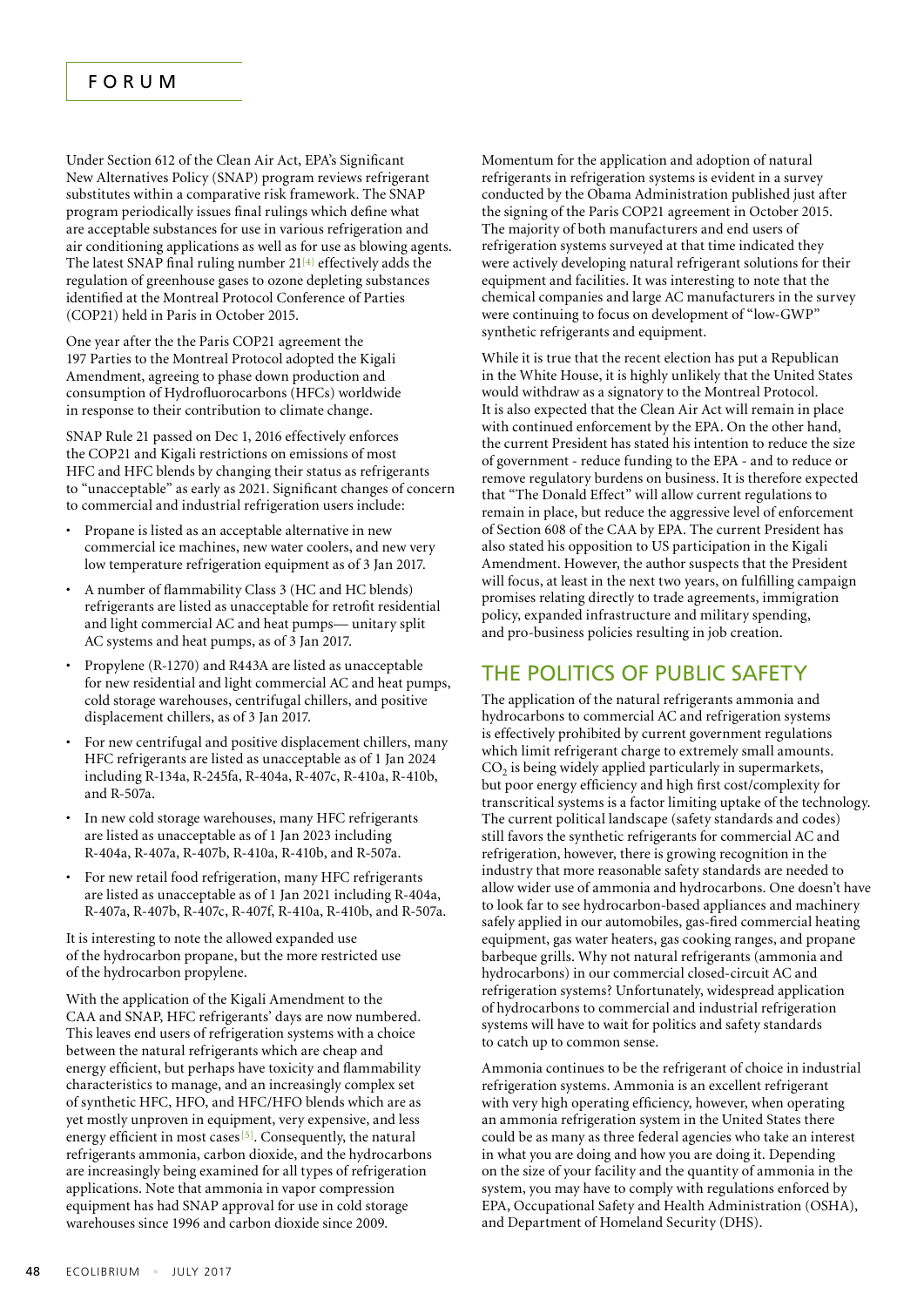For any industrial process that involves toxic materials, flammable materials, or the manufacture of explosive materials, OSHA requires a qualified Process Safety Management (PSM) system to be in place. In addition EPA requires the facility owner to have a Risk Management Program (RMP) which follows certain detailed guidelines. Many PSM and RMP requirements overlap and can be covered with a single controlled and documented safety management system. For refrigerated facilities having 4,545 kg (10,000 lbs) or more of ammonia on site, both PSM and RMP statutes require that the following elements be covered:

- **1.** Employee Participation
- **2.** Process Safety Information
- **3.** Process Hazard Analysis
- **4.** Operating Procedures
- **5.** Training Program
- **6.** Contractor Program
- **7.** Pre-start-up Safety Review
- **8.** Mechanical Integrity
- **9.** Hot Work Permit
- **10.** Management of Change
- **11.** Incident Investigation
- **12.** Emergency Action and Response Plans
- **13.** Compliance Audit
- **14.** Trade Secrets Additional RMP-specific elements include:
- **15.** Hazard Assessment
- **16.** Five Year Accident History
- **17.** Risk Management (Reporting etc.)

IIAR has developed and offers PSM/RMP guidelines designed to satisfy EPA and OSHA requirements. These guidelines are widely used in the ammonia refrigeration industry in the USA.

For ammonia refrigeration systems having less than 4,545 kg (10,000 lbs) of ammonia on site, both OSHA and EPA rules mandate that the owner follow the less stringent "General Duty" clauses which can be summarized as follows:

- **OSHA –** OSH Act Section 5(a)1: "… furnish to each of his employees employment and a place of employment free from recognized hazards that are causing or likely to cause death or serious physical harm to his employees."
- **EPA** Sec. 112(r)(1): (a) Identify and assess hazards of releases, (b) Design and maintain a safe facility to prevent releases, and (c) Minimize the consequences of releases.

# **pg49**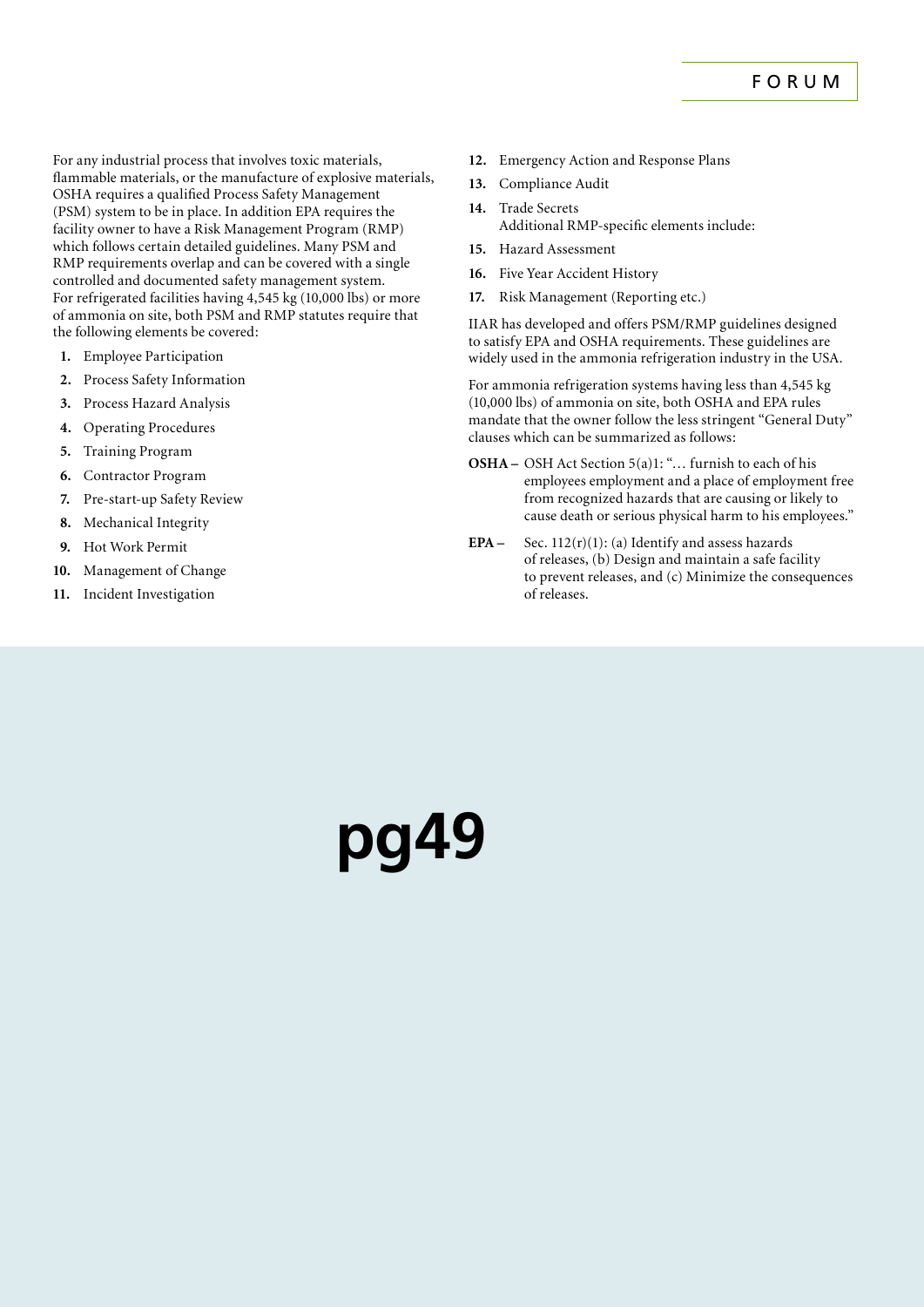#### FORUM

In order to comply with the General Duty clauses, the following 10 program elements must be documented and practiced:

- **1.** Management System
- **2.** Refrigeration System Documentation
- **3.** Operating Procedures
- **4.** Preventative Maintenance
- **5.** Contractor Program
- **6.** Emergency Response
- **7.** Incident Investigation
- **8.** Training
- **9.** Hazard Review
- **10.** System Change Procedures

Like the politics of climate change, the safety regulations affecting ammonia refrigeration systems will likely remain in place with continued enforcement by the EPA, OSHA, and possibly DHS. As stated above, the current President has stated his intention to reduce the size of government - reduce funding to the enforcing agencies - and to reduce or remove regulatory burdens on business. It is therefore expected that "The Donald Effect" will allow current regulations to remain in place, including the 4,545 kg (10,000 lbs.) threshold quantity which triggers the more rigorous PSM/RMP requirements.

### LOW CHARGE AMMONIA SYSTEMS

The 4,545 kg (10,000 lbs) threshold quantity for ammonia has resulted in a high level of motivation in the US to develop low-charge ammonia equipment and system designs. The use of new direct expansion evaporator technology with a central engine room can achieve system ammonia charges in the range of .8 to .9 kg/kW, compared to 3.2 to 3.8 kg/kW for a traditional pumped ammonia system. Close-coupled packaged ammonia refrigeration units for direct air cooling, or use of secondary fluid cooling can achieve ammonia charges as low as .3 to .4 kg/kW.

DX ammonia has been used for some time in medium and high temperature systems (suction temperatures above -6 deg °C) with some success. However, in spite of the charge reduction advantages mentioned above, to date DX ammonia has not been applied successfully at freezer temperatures. At suction temperatures below about -6 deg C, the following particular characteristics of ammonia result in extremely poor performance of evaporators unless effectively addressed:

- Separation of liquid and vapor phases inside evaporator tubes
- Negative thermodynamic effect of small amounts of water in ammonia
- Fouling of evaporator tubes by oil

Separation of liquid and vapor phases inside evaporator tubes. The very high ratio of vapor to liquid specific volume of ammonia at low temperatures combined with its very high latent heat of vaporization causes an unavoidable separation of vapor and liquid phases inside evaporator tubes. This separation of phases is referred to as "stratified flow" and causes the liquid ammonia present to run along the very bottom of the tubes leaving the top of the tubes exposed to only ammonia vapor i.e. completely "dry". Unless addressed, the result is extremely

poor evaporator performance and lower-than-expected suction temperatures during operation. To solve this problem the inside surfaces of the evaporator tubes must have a special enhancement (a "wicking structure") applied to cause the liquid ammonia present to coat the entire inside surface of the tubes by capillary action. Performance with this enhanced tube surface results in good DX ammonia performance even at low temperatures, which heretofore has not been possible<sup>[6,7,8,9]</sup>.

The wicking effect of various types of structures has been studied for some time in relation to heat pipes and their applications<sup>[10]</sup>. Typical wicking structures for producing capillary pressure on tubing surfaces are available and are show below:



Figure 1: Various Types of Wicking Structures.

Capillary pressure and capillary action (making liquid go uphill) is a function of the structure itself, but also of certain properties of the fluid. As it turns out surface tension is one of the big drivers for capillary pressure and ammonia happens to have very high surface tension. Actually, ammonia is one of the best heat pipe working fluids available because of its very high surface tension! The same properties that make ammonia a good heat pipe working fluid also make it work well when the appropriate wicking structure (that's the trick) is used in evaporator tubes.

Removal of water from ammonia. As explained in detail elsewhere<sup>[11]</sup>, the presence of even small amounts of water in ammonia has a significant negative effect on DX evaporator performance. Unfortunately, water is difficult to entirely keep out of industrial ammonia refrigeration systems for a number of reasons: Residual water in pressure vessels left from hydro-testing, incomplete evacuation of the system prior to startup, leaks in parts of the system which normally operate in a vacuum, etc.

This residual water goes into solution with the ammonia and increases the boiling point (bubble point) temperature. At a concentration of 20% (by mass) water in ammonia, the boiling point rises to approximately 6 deg C above the boiling point of pure ammonia at the same pressure. Figure 2 shows the increase in boiling point (bubble point) for various initial water concentration in ammonia at various pressures.

As the ammonia-water liquid enters the evaporator circuit it begins to boil. Because of the large difference in vapor pressures of ammonia and water, only ammonia vapor is generated during the evaporation process, leaving the water behind in the remaining liquid. So the evaporation process results in an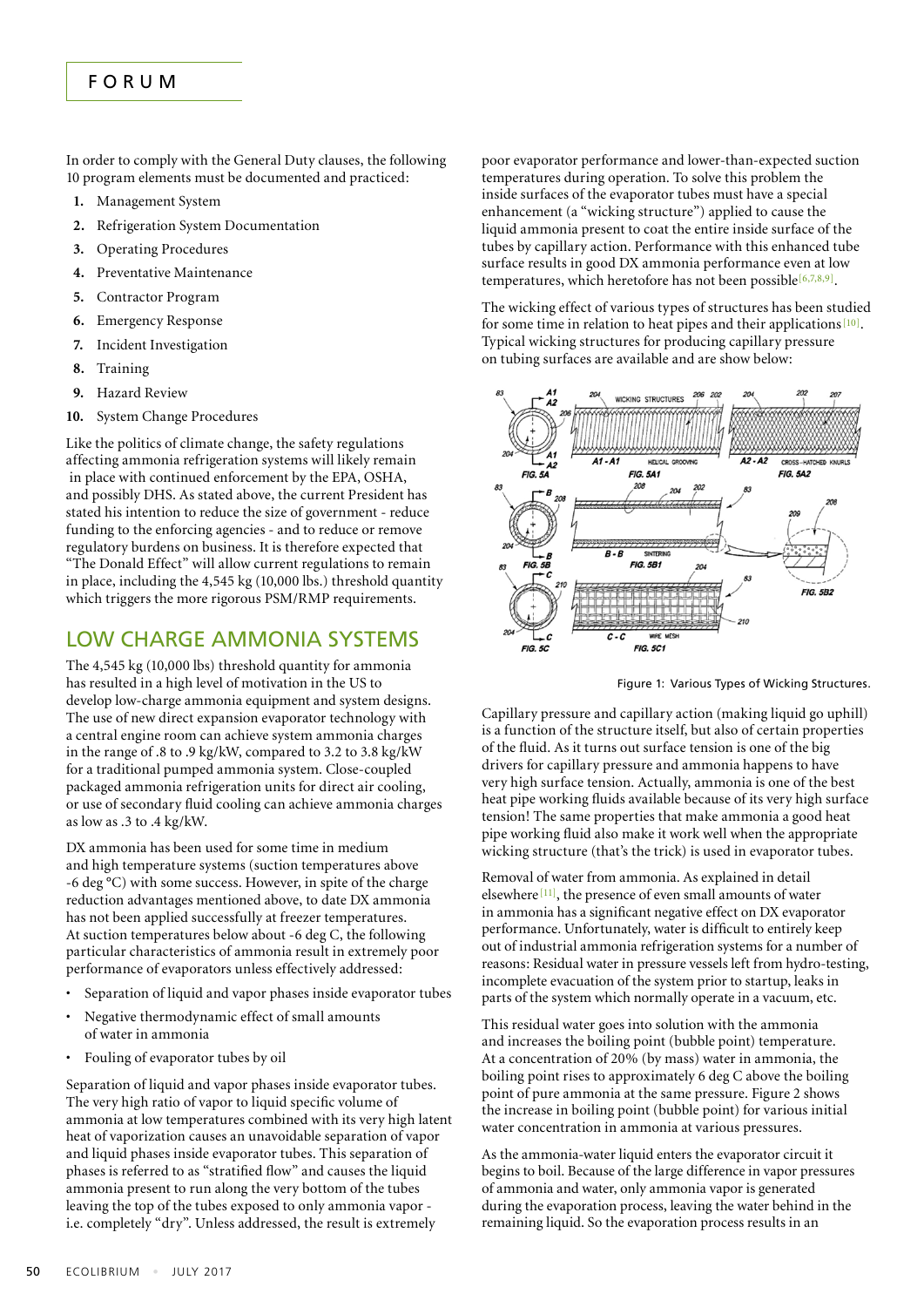

Figure 2: Increase in Bubble Point vs Composition of Ammonia-Water.

increase in water concentration and a corresponding increase in the boiling point of the refrigerant as it passes through the coil circuit. In the case of an evaporator operating with a 6 deg °C temperature difference, the refrigerant will stop boiling once the water concentration reaches about 20% since the boiling point will have risen by 6 deg C. This cessation of boiling will occur at some point along the length of the evaporator circuit, the point at which boiling stops depending on the initial concentration of water and suction pressure. At the point where the increase in the water concentration has caused an increase in the boiling point equal to the coil TD, liquid refrigerant will exit the evaporator and enter the suction line.

An example of the increase in bubble point temperature over the circuit length of an evaporator, represented by the change in vapor quality, is shown in Figure 3 below for an initial water concentration in ammonia of 3% at a pressure of 0.7 bar (-40°C SST). In this example the bubble point (Tbub) has increased by 6 deg °C at a vapor quality of approx. 0.89.

This increase in bubble point significantly reduces the mean temperature difference and therefore the cooling capacity of the evaporator is reduced.



Figure 3: Increase in Bubble Point vs Ammonia Vapor Quality

The reduction in cooling capacity of a DX ammonia evaporator due to the presence of water is shown below in Figure 4. It is apparent that even small amounts of water in the ammonia, if not effectively captured and removed from the system, will result in significant loss of capacity and increased operating costs.

Fortunately, ammonia piping and accumulator vessels can simply be arranged in a way to capture this water and isolate it such that the refrigeration system "dries itself out" very quickly during the startup and commissioning phase. Proper DX ammonia piping is explained in detail elsewhere<sup>[12]</sup>.



Figure 4: Evaporator Capacity Reduction vs Water Content in Ammonia.

#### Separation and management of oil.

Immiscible lubricants are recommended over miscible lubricants for large industrial DX ammonia refrigeration systems for a number of reasons:

- Lower cost
- Ease of separation
- Relative insensitivity to contaminants (water, dirt)

Even though immiscible oils are preferred over miscible types for the reasons stated above, any oil reaching the evaporator can potentially coat the inside of the tubes and severely degrade heat transfer performance due to:

- **a.** Added resistance to heat transfer as explained below, and
- **b.** Fouling of the proprietary wicking structure preventing liquid ammonia from coating the inside of the tubes by capillary action.





with 3% Water in Ammonia. Figure 5: Inside Fouling Factor vs Oil Film Thickness.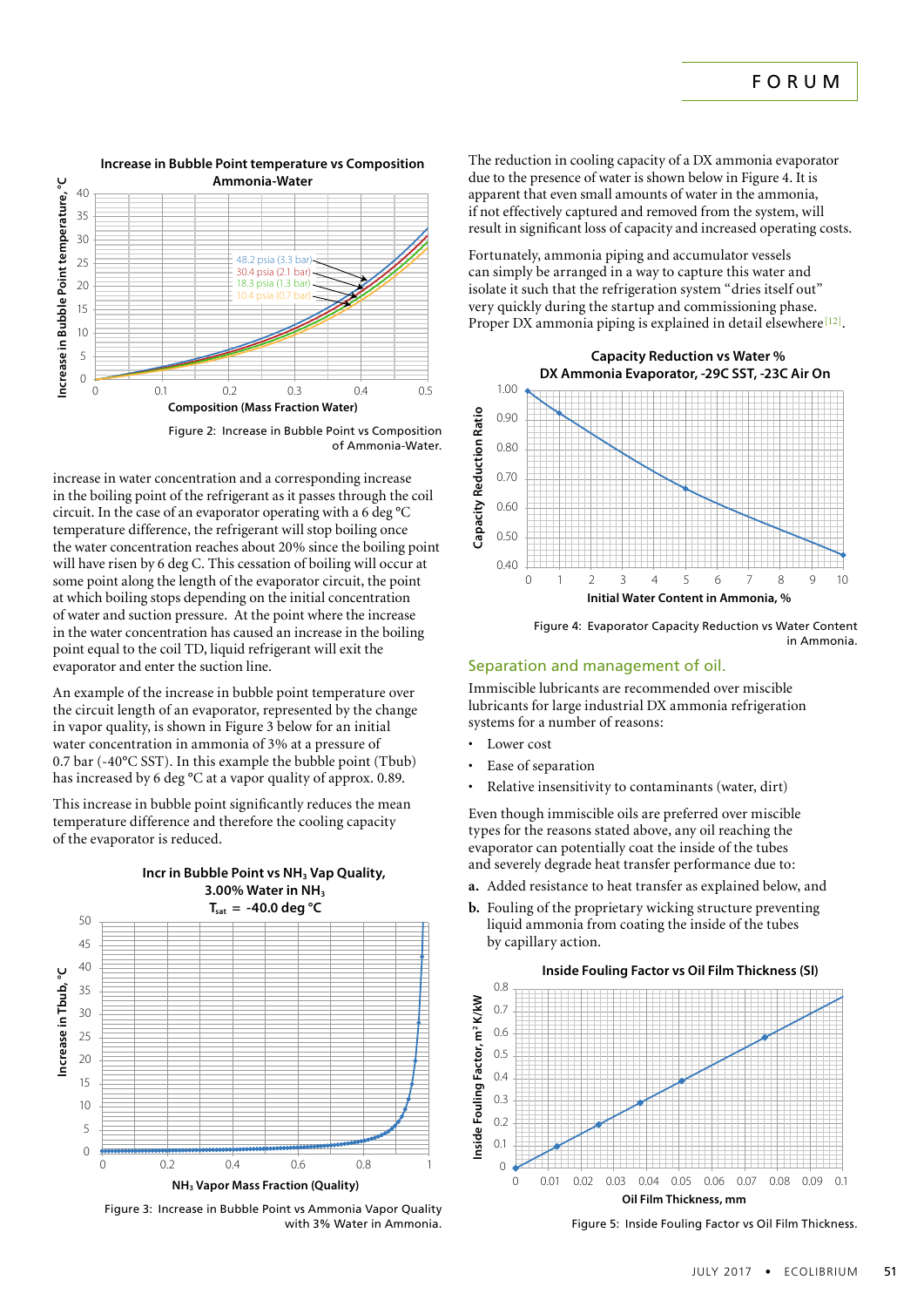#### FORUM

Even a thin layer of oil coating the inside of evaporator tubes adds resistance to heat flow as shown in Figure 5.

The reduction in DX ammonia evaporator cooling capacity resulting for this oil film fouling factor is significant and is shown in figure 6.



Figure 6: DX Ammonia Evaporator Capacity Reduction vs Oil Film Thickness.

It is apparent from Figures 5 and 6 that it is highly desirable from an energy efficiency standpoint to prevent compressor lubricating oil from reaching the evaporators.

To achieve this, the following should be carefully considered and specified in the system design:

- **a.** Type of compressor lubricating oil
- **b.** Compressor oil separator design and efficiency
- **c.** Oil capture and management at the outlet of the condenser
- **d.** Oil capture in the suction accumulator(s)
- **e.** Oil capture at the evaporator

#### Type of Oil:

Depending on the type of compressor used (reciprocating or rotary screw), varying amounts of lubricating oil will unavoidably be discharged with the ammonia vapor. Oil will leave the compressor both in liquid droplet form and as oil vapor. The liquid droplets can be captured mechanically in the oil separator vessel by controlling velocity and by incorporating coalescing elements. The oil which is combined with the ammonia in vapor form is more difficult to capture. Generally speaking, as volatility and solubility of the oil increase, separation becomes more difficult. The amount of oil which is not captured in the separator and returned to the compressor is referred to as "oil carryover".

All lubricating oils used in the ammonia refrigeration industry are blends of a base fluid(s) with additives. The base fluid controls volatility and solubilty of the oil. The aromatic content of the base fluid has a large effect on vapor pressure (volatility) and solubility. The higher the vapor pressure of the oil, the more oil vapor will leave the compressor with the ammonia in the discharge gas. Since this oil vapor is difficult to capture in the separator, it is desirable to select an oil which has the lowest vapor pressure possible. Alkyl Benzene and Naphthenic bases have the highest aromatic content, vapor pressure, and solubility. 2-Stage Hydrocracked bases have lowest aromatic content, vapor pressure, and the lowest solubility, and are therefore recommended for use in DX ammonia systems.

Another factor affecting oil vapor pressure is the oil temperature. The higher the oil temperature, the higher the vapor pressure. Reducing the discharge gas (and oil vapor) temperature before it enters the separator will therefore reduce overall oil carryover and increase the efficiency of the separator. For example, desuperheating the discharge gas from 80 deg °C to 35 deg °C reduces the oil vapor pressure, and therefore carryover of oil vapor, by approximately 85%.

#### Oil Separator;

Use of a properly sized high efficiency oil separator capable of guaranteeing 5–7 ppm carryover is recommended. Also, for reasons mentioned above, it is also recommended that the discharge gas be desuperheated as much as practical prior to entering the oil separator.

Oil capture and management at the outlet of the condenser;

As mentioned above, reducing the temperature of the discharge gas down to the saturated condensing temperature (i.e. fully desuperheating) significantly reduces the vapor pressure of the oil in the discharge gas. This reduction of the oil vapor pressure increases the amount of oil available for capture.

Consequently, most of the oil vapor which has escaped the oil separator vessel will be condensed and held in the liquid ammonia leaving the condenser. It is possible to design the high pressure receiver to collect and separate this oil, now in the liquid phase, and then automatically return it to the compressors. It is also desirable to take the "de-oiled" ammonia vapor from the top of the high pressure receiver rather than using oil-laden discharge gas for hot gas defrost.

#### Oil Capture at the Evaporator:

As explained above, it is important to prevent fouling of evaporator tubes with oil particularly at low temperatures. Refrigerant distributors are available which effectively separate any oil which has escaped the oil separator and high pressure receiver and prevents it from entering the evaporator. The Tank Distributor shown below incorporates a drop leg in the body of the distributor tank which serves to collect oil and debris where it can be periodically drained and removed from the system at the evaporator.

Unlike conventional orifice plate type distributors, the Tank Distributor operates with very low pressure drop and is well suited to the following applications:

- DX ammonia utilising motorised expansion valves
- Floating head pressure systems
- Evaporators designed for operation with more than one refrigerant

#### **CONCLUSIONS**

Since the Clean Air Act was amended in 1990 to include Title VI - "Stratospheric Ozone Protection" the accelerated phase-out of Ozone Depleting Substances has been aggressively enforced by the EPA. Enforcement of Section 608 of Title VI has included the regular assessment of large fines and required remediation measures to a number of US users of refrigeration systems. Under the Obama Administration the US agreed to the Kigali Amendment of the Montreal Protocol which adds the phase-out of high-GWP refrigerants to the list of ODS.